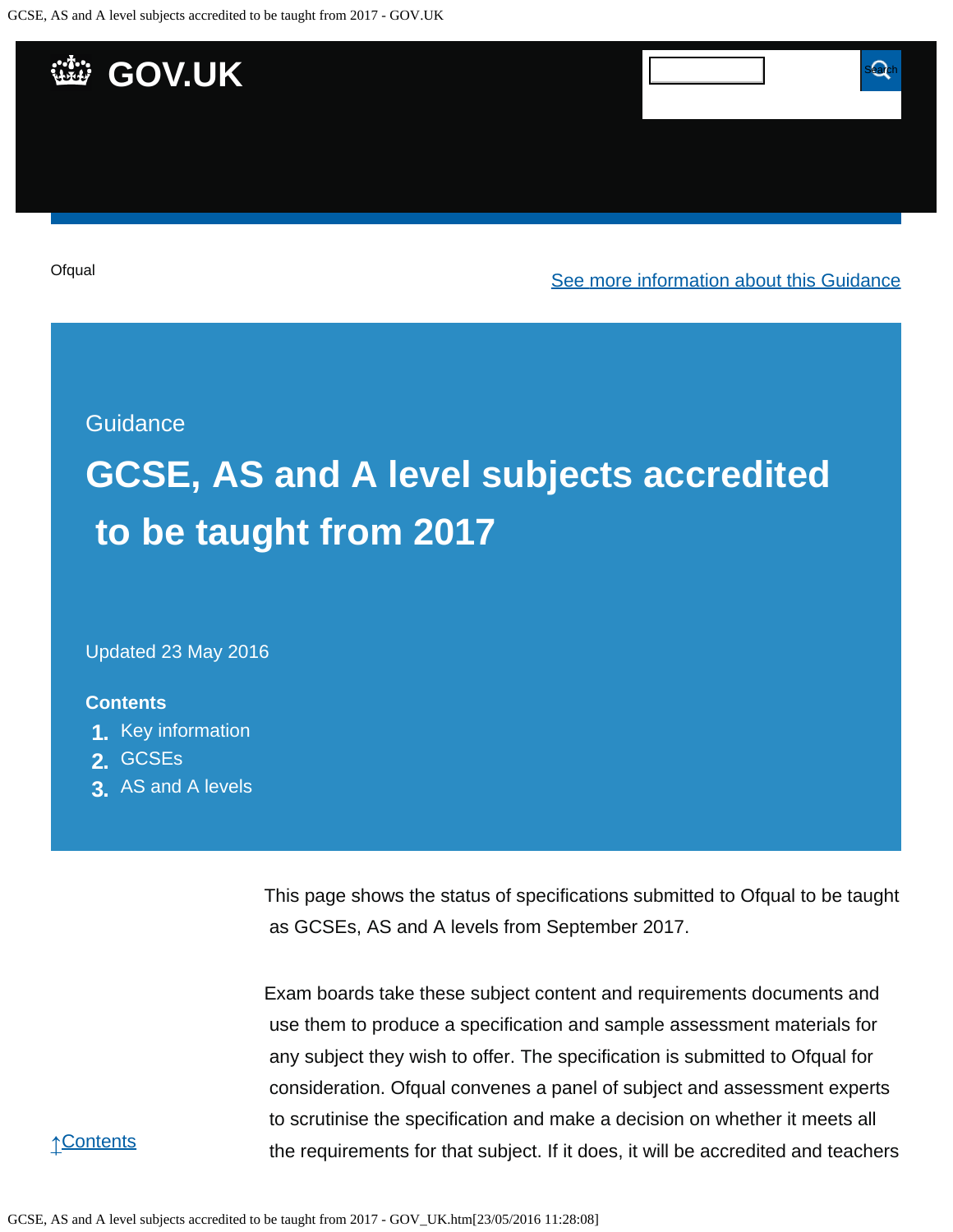will be able to use it. If it does not, it will be sent back to the exam board and they will have to change their specification based on the feedback given by Ofqual. When they have made the amendments they will submit the new specification.

We have produced a [diagram of the accreditation process](https://s-media-cache-ak0.pinimg.com/originals/ce/98/b8/ce98b80566a5db550a3c26889667b9f8.png)  $\mathbb{R}^n$ .

**1.**

# **Key information**

| Entry                    | <b>Meaning</b>                                                                                                                                |
|--------------------------|-----------------------------------------------------------------------------------------------------------------------------------------------|
|                          | Specification accredited                                                                                                                      |
|                          | Exam board is not submitting a specification for this subject                                                                                 |
| ʻsubmission<br>due'      | The date the exam board is aiming to submit for accreditation                                                                                 |
| ʻawaiting<br>submission' | We are awaiting a submission from the exam board but they have not indicated<br>when we will receive it or the date they indicated has passed |
| ʻsubmission<br>received' | We have received a specification from the exam board and it is awaiting an<br>accreditation decision                                          |

**2.**

# **GCSEs**

| <b>Subject</b>                        | <b>AQA</b>                                | OCR                                       | Pearson<br>(Edexcel)                      | <b>WJEC Edugas</b>                        |
|---------------------------------------|-------------------------------------------|-------------------------------------------|-------------------------------------------|-------------------------------------------|
| <b>GCSE</b><br>design &<br>technology | 1st submission<br>received 19 May<br>2016 | 1st submission<br>received 19 May<br>2016 | 1st submission<br>received 19 May<br>2016 | 1st submission<br>received 19 May<br>2016 |
| <b>GCSE</b><br>business               | 1st submission<br>received 19 May<br>2016 | 1st submission<br>received 20 May<br>2016 | 1st submission<br>received 19 May<br>2016 | 1st submission<br>received 19 May<br>2016 |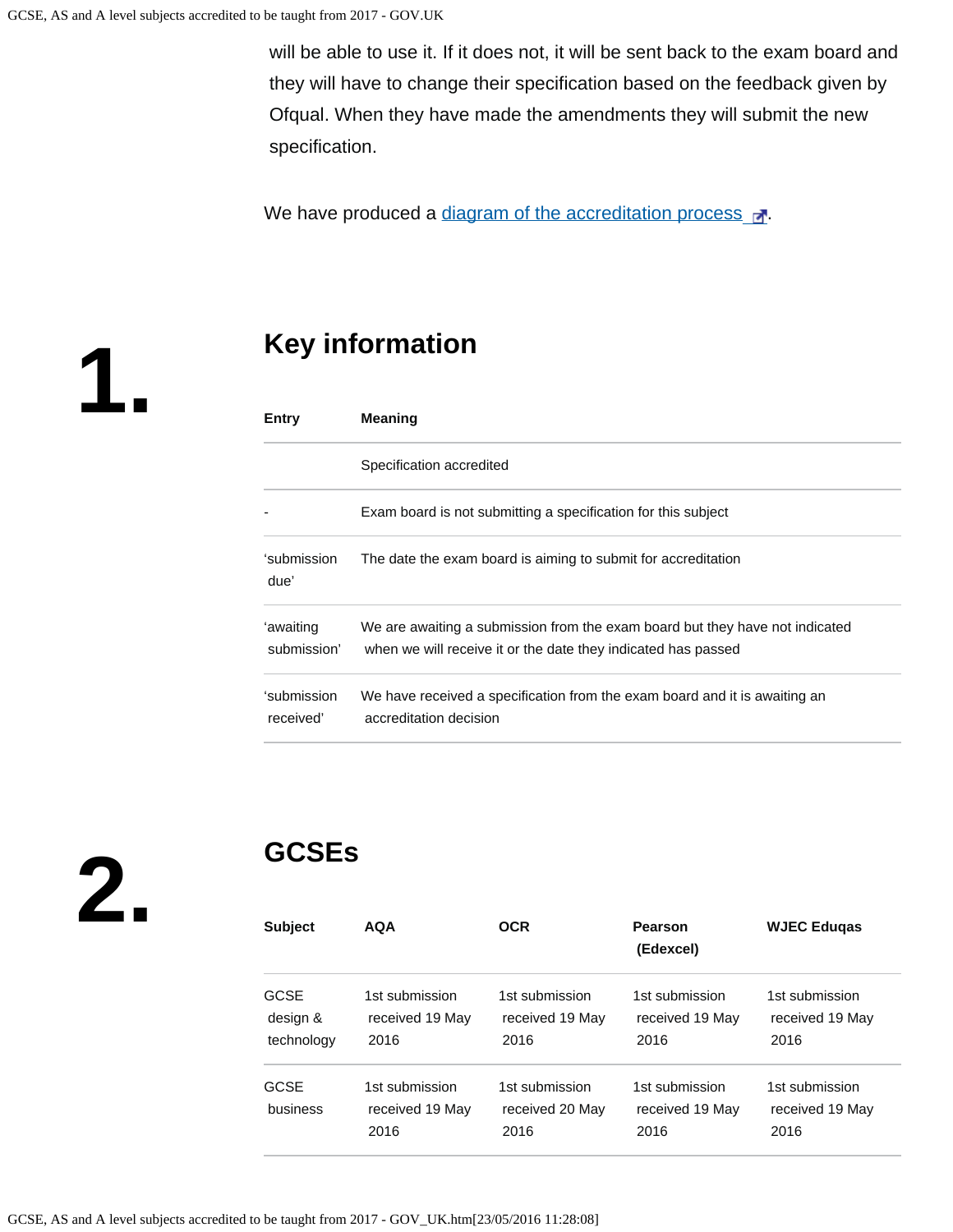| GCSE             |                          |                          |   |                          |  |
|------------------|--------------------------|--------------------------|---|--------------------------|--|
| engineering      |                          |                          |   |                          |  |
|                  |                          |                          |   |                          |  |
| GCSE             |                          |                          |   | $\overline{\phantom{m}}$ |  |
| economics        |                          |                          |   |                          |  |
|                  |                          |                          |   |                          |  |
| GCSE             |                          |                          |   |                          |  |
| astronomy        |                          |                          |   |                          |  |
|                  |                          |                          |   |                          |  |
| GCSE             |                          |                          |   |                          |  |
|                  |                          |                          |   |                          |  |
| psychology       |                          |                          |   |                          |  |
|                  |                          |                          |   |                          |  |
| GCSE             | $\overline{\phantom{a}}$ | $\overline{\phantom{a}}$ | ٠ |                          |  |
| geology          |                          |                          |   |                          |  |
|                  |                          |                          |   |                          |  |
| GCSE             |                          |                          |   |                          |  |
| electronics      |                          |                          |   |                          |  |
|                  |                          |                          |   |                          |  |
| GCSE             |                          |                          |   |                          |  |
| ancient          |                          |                          |   |                          |  |
| history          |                          |                          |   |                          |  |
|                  |                          |                          |   |                          |  |
| GCSE             |                          |                          |   |                          |  |
| sociology        |                          |                          |   |                          |  |
|                  |                          |                          |   |                          |  |
| GCSE             |                          |                          |   |                          |  |
| classical        |                          |                          |   |                          |  |
| civilisation     |                          |                          |   |                          |  |
|                  |                          |                          |   |                          |  |
| <b>GCSE film</b> |                          |                          |   |                          |  |
|                  |                          |                          |   |                          |  |
| studies          |                          |                          |   |                          |  |
|                  |                          |                          |   |                          |  |
| GCSE             |                          |                          |   |                          |  |
| media            |                          |                          |   |                          |  |
| studies          |                          |                          |   |                          |  |
|                  |                          |                          |   |                          |  |
| <b>GCSE PE</b>   | $\sim$ $-$               | ٠                        |   |                          |  |
|                  |                          |                          |   |                          |  |
| GCSE             |                          |                          |   | ۰                        |  |
| statistics       |                          |                          |   |                          |  |
|                  |                          |                          |   |                          |  |
| GCSE             | $\overline{\phantom{a}}$ | $\overline{\phantom{m}}$ |   | $\overline{\phantom{a}}$ |  |
| Arabic           |                          |                          |   |                          |  |
|                  |                          |                          |   |                          |  |
| GCSE             |                          | $\overline{\phantom{a}}$ |   | $\overline{\phantom{a}}$ |  |
| modern           |                          |                          |   |                          |  |
| Greek            |                          |                          |   |                          |  |
|                  |                          |                          |   |                          |  |
|                  |                          |                          |   |                          |  |
| <b>GCSE Urdu</b> |                          | ۰                        |   | $\overline{\phantom{a}}$ |  |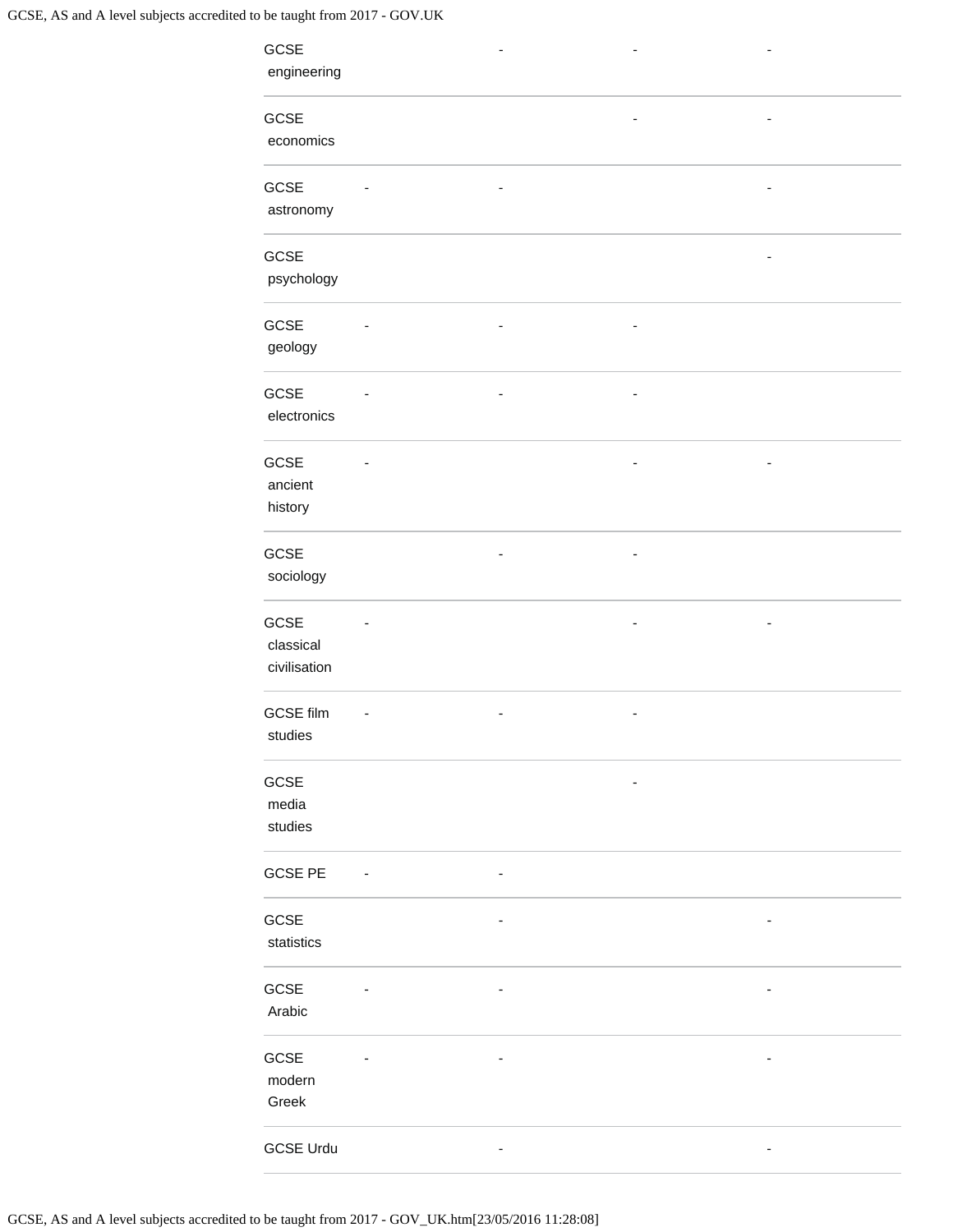| GCSE     | ۰ |   | -                        |
|----------|---|---|--------------------------|
| Chinese  |   |   |                          |
|          |   |   |                          |
| GCSE     | ۰ |   | ۰                        |
| Italian  |   |   |                          |
|          |   |   |                          |
| GCSE     | - |   |                          |
| Russian  |   |   |                          |
|          |   |   |                          |
| GCSE     |   |   |                          |
| Japanese |   |   |                          |
|          |   |   |                          |
| GCSE     | - | ٠ | $\overline{\phantom{0}}$ |
| modern   |   |   |                          |
|          |   |   |                          |
| Hebrew   |   |   |                          |
| GCSE     | - | ٠ | $\overline{\phantom{a}}$ |
|          |   |   |                          |
| Bengali  |   |   |                          |
| GCSE     | - |   | ٠                        |
|          |   |   |                          |
| Punjabi  |   |   |                          |
|          |   |   |                          |
| GCSE     |   |   |                          |
| Polish   |   |   |                          |
|          |   |   |                          |

**3.**

# **AS and A levels**

| <b>Subject</b>                      | <b>AQA</b>                                | <b>OCR</b>                                | Pearson<br>(Edexcel)                      | <b>WJEC Eduqas</b>                        |
|-------------------------------------|-------------------------------------------|-------------------------------------------|-------------------------------------------|-------------------------------------------|
| Design &<br>technology: A<br>Level  | 1st submission<br>received 19<br>May 2016 | 1st submission<br>received 19 May<br>2016 | 1st submission<br>received 19 May<br>2016 | 1st submission<br>received 19 May<br>2016 |
| Design &<br>Technology:<br>AS Level | 1st submission<br>received 19<br>May 2016 | 1st submission<br>received 19 May<br>2016 | 1st submission<br>received 19 May<br>2016 | 1st submission<br>received 19 May<br>2016 |
| Music<br>technology: A<br>Level     |                                           |                                           |                                           |                                           |
| Music<br>technology:                |                                           |                                           |                                           |                                           |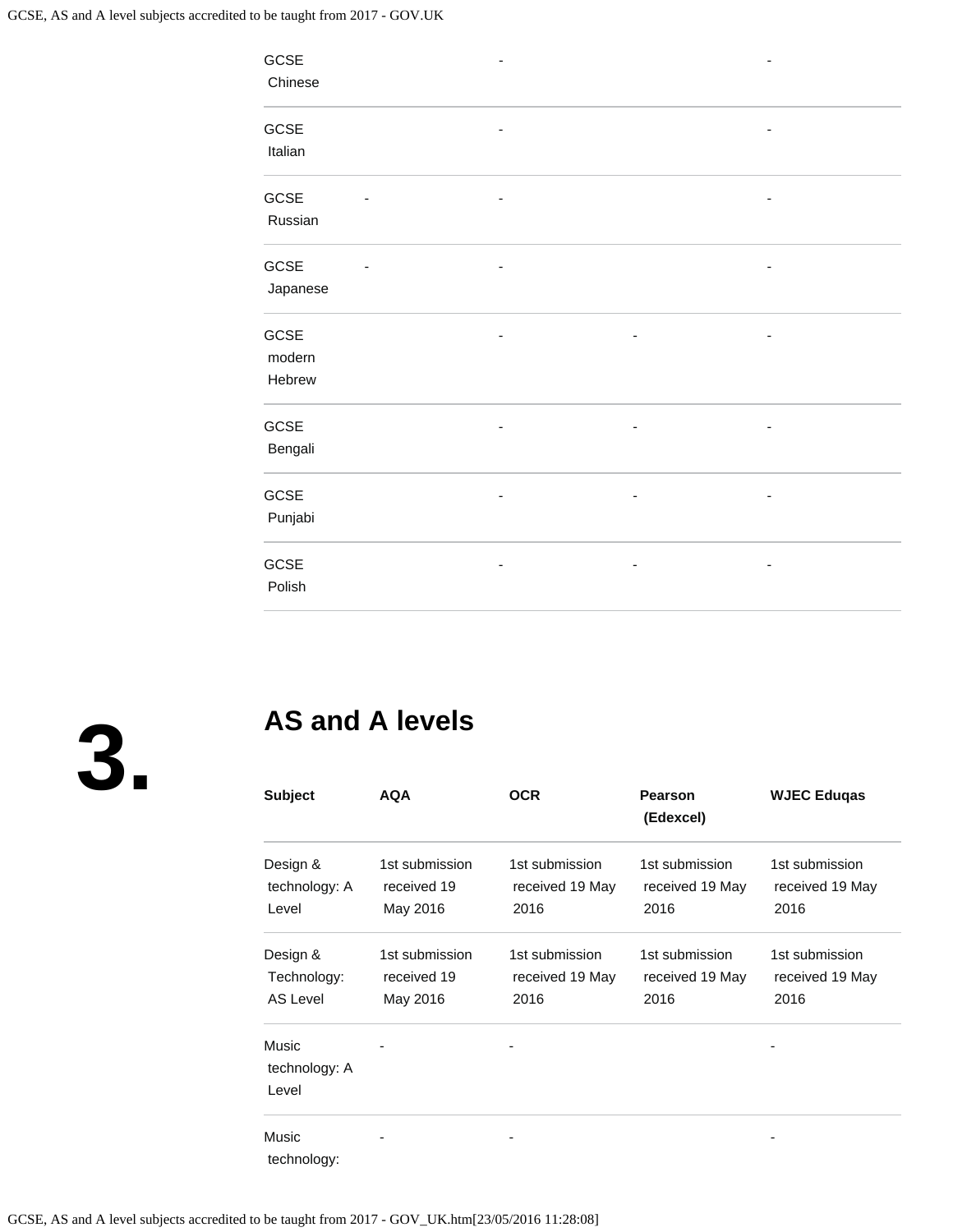| AS Level                              |                              |                          |   |  |
|---------------------------------------|------------------------------|--------------------------|---|--|
| History of art:<br>A Level            | $\qquad \qquad \blacksquare$ | ۰                        | ۰ |  |
| History of art:<br>AS Level           | $\qquad \qquad \blacksquare$ | $\overline{\phantom{m}}$ | - |  |
| Environmental<br>science: A<br>Level  |                              |                          |   |  |
| Environmental<br>science: AS<br>Level |                              |                          |   |  |
| Philosophy: A<br>Level                | $\overline{\phantom{m}}$     | $\overline{\phantom{m}}$ |   |  |
| Philosophy:<br>AS Level               |                              | $\overline{\phantom{a}}$ |   |  |
| Maths: A<br>Level                     | Spec A                       |                          |   |  |
| Maths: AS<br>Level                    | MEI B                        |                          | - |  |
| Further maths:<br>A Level             | Spec A                       |                          |   |  |
| Further maths:<br>AS Level            | MEI B                        |                          |   |  |
| Archaeology:<br>A Level               |                              |                          |   |  |
| Archaeology:<br>AS Level              |                              |                          |   |  |
| Accounting: A<br>Level                | ۰                            | -                        |   |  |
| Accounting:<br>AS Level               |                              | -                        |   |  |
| Electronics: A<br>Level               | ۰                            | ۰                        |   |  |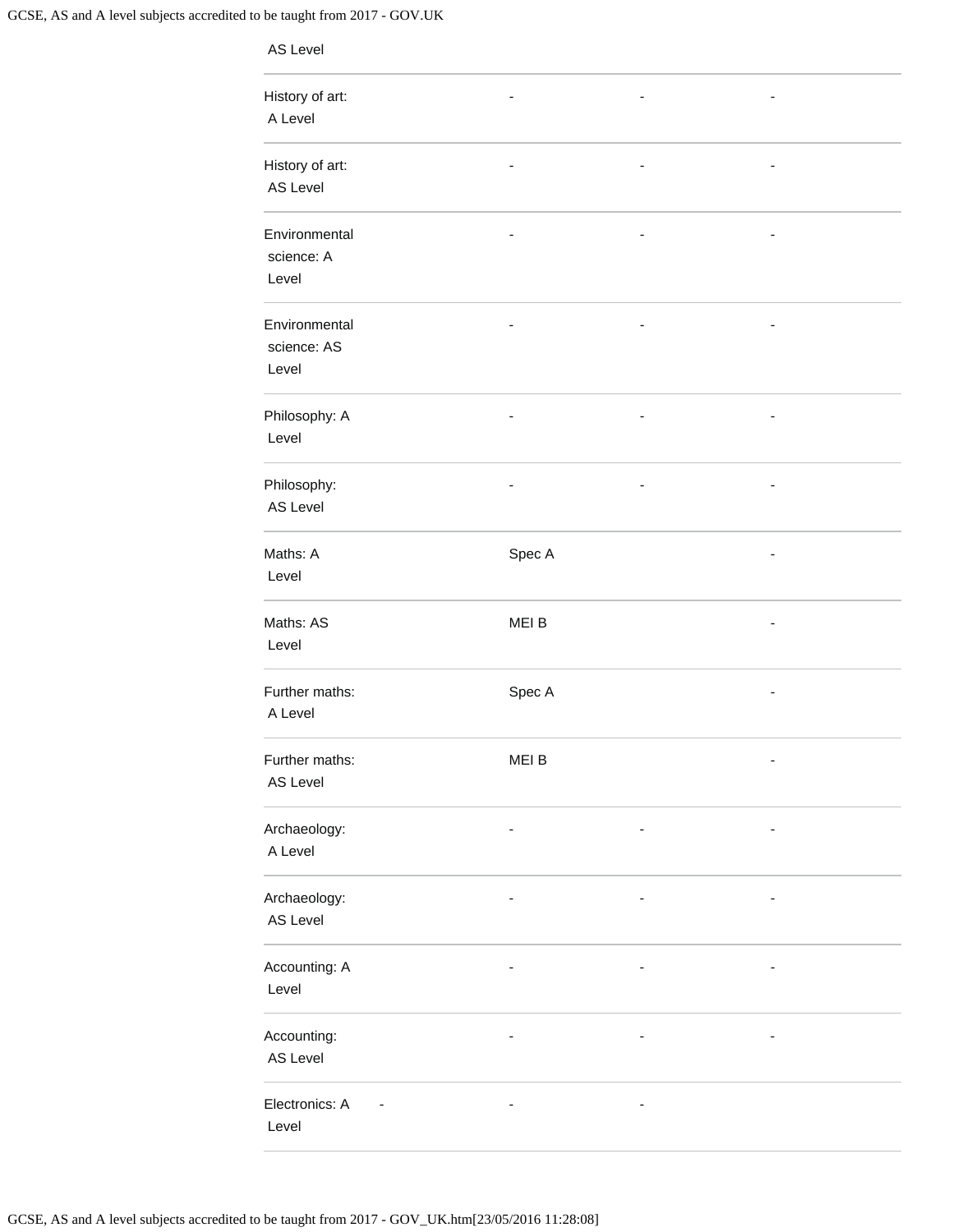| Electronics:<br>AS Level               |                          | $\overline{\phantom{a}}$ | ٠ |   |  |
|----------------------------------------|--------------------------|--------------------------|---|---|--|
| Ancient<br>history: A<br>Level         |                          |                          |   |   |  |
| Ancient<br>history: AS<br>Level        |                          |                          |   |   |  |
| Law: A Level                           |                          |                          | - |   |  |
| Law: AS Level                          |                          |                          | ۰ |   |  |
| Classical<br>civilisation: A<br>Level  |                          |                          | ۰ |   |  |
| Classical<br>civilisation:<br>AS Level |                          |                          |   |   |  |
| Film studies: A<br>Level               | $\overline{\phantom{a}}$ |                          |   |   |  |
| Film studies:<br>AS Level              |                          |                          | - |   |  |
| Media studies:<br>A Level              |                          |                          |   |   |  |
| Media studies:<br>AS Level             |                          |                          |   |   |  |
| Politics: A<br>Level                   |                          | ۰                        |   |   |  |
| Politics: AS<br>Level                  |                          | $\overline{\phantom{a}}$ |   | - |  |
| Geology: A<br>Level                    |                          |                          | - |   |  |
| Geology: AS<br>Level                   |                          |                          | - |   |  |
| Statistics: A<br>Level                 |                          |                          |   |   |  |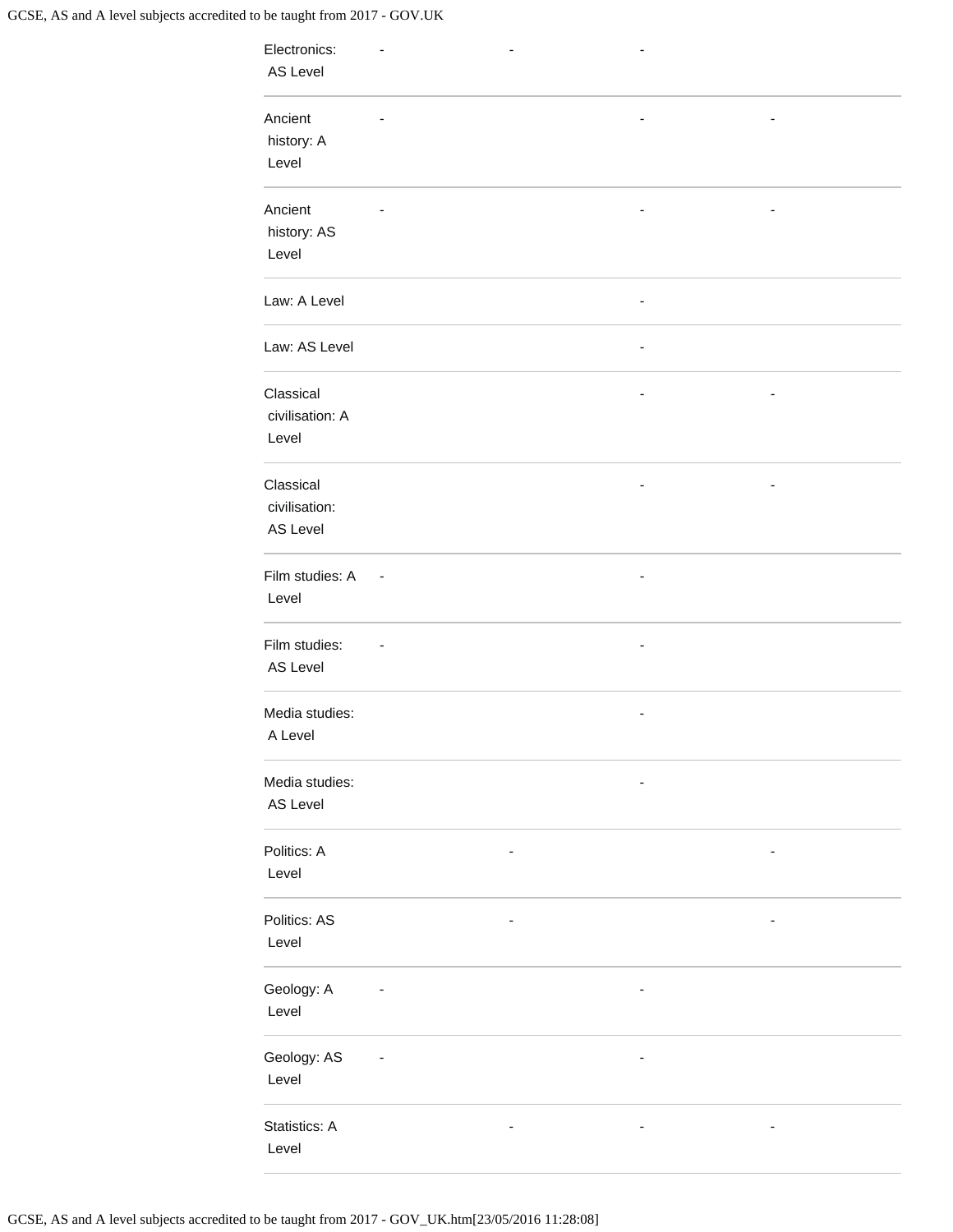| <b>Statistics: AS</b><br>Level |                          |   |   |  |
|--------------------------------|--------------------------|---|---|--|
| Chinese: A<br>Level            |                          | ٠ |   |  |
| Chinese: AS<br>Level           |                          |   |   |  |
| Italian: A Level               | $\sim$                   | ۰ |   |  |
| Italian: AS<br>Level           | $\overline{\phantom{a}}$ | ٠ | ٠ |  |
| Russian: A<br>Level            |                          | ۰ |   |  |
| Russian: AS<br>Level           |                          |   |   |  |

Is there anything wrong with this page?

#### **Services and information**

### **Departments and policy**

| <b>Benefits</b>                    | <b>Education and learning</b>       | How government<br>works |
|------------------------------------|-------------------------------------|-------------------------|
| Births, deaths, marriages and care | <b>Employing people</b>             |                         |
|                                    |                                     | <b>Departments</b>      |
| <b>Business and self-employed</b>  | <b>Environment and countryside</b>  |                         |
|                                    |                                     | Worldwide               |
| Childcare and parenting            | Housing and local services          |                         |
|                                    |                                     | <b>Policies</b>         |
| Citizenship and living in the UK   | Money and tax                       |                         |
|                                    |                                     | <b>Publications</b>     |
| Crime, justice and the law         | Passports, travel and living abroad |                         |

GCSE, AS and A level subjects accredited to be taught from 2017 - GOV\_UK.htm[23/05/2016 11:28:08]